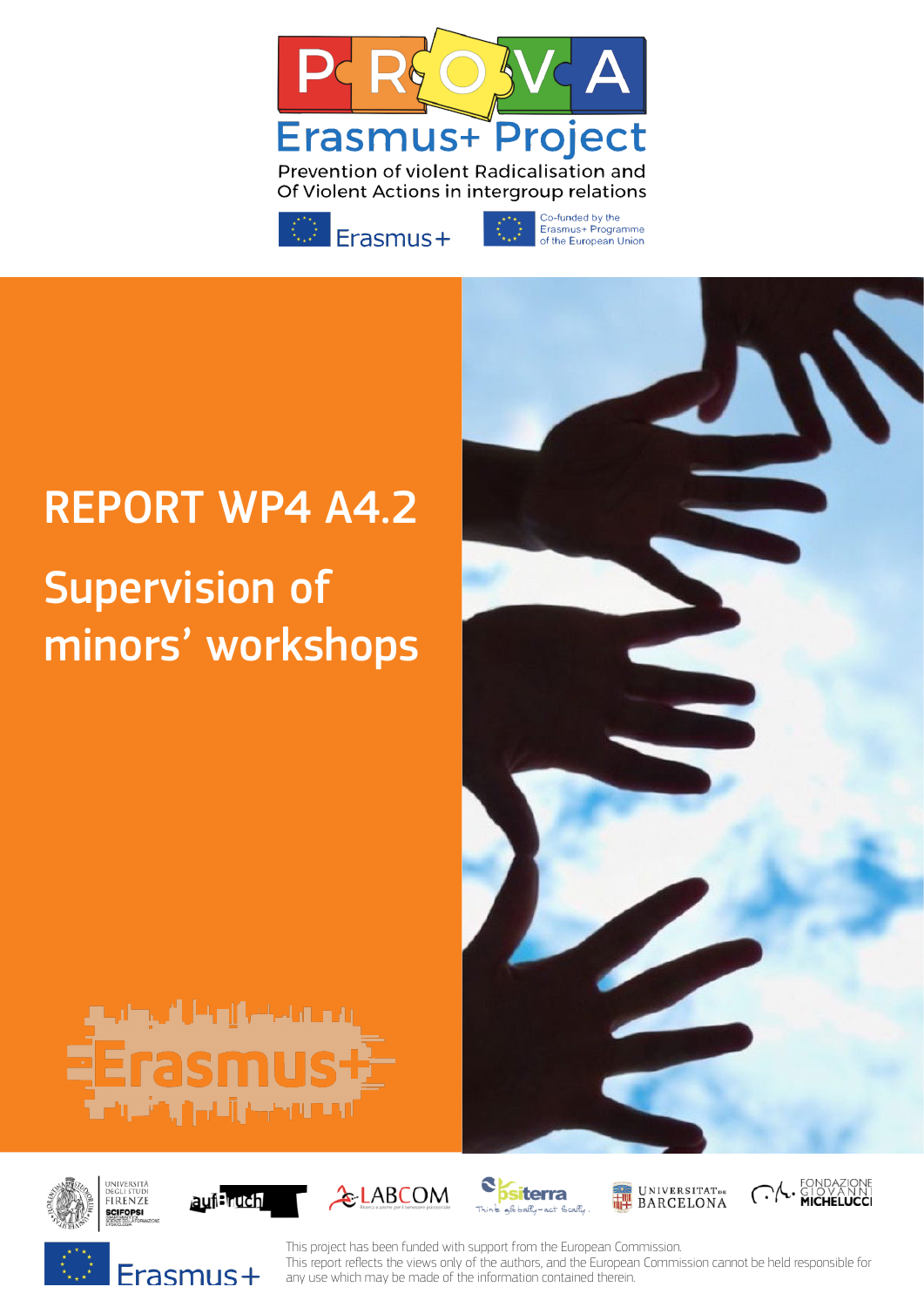### **WP4. A4.2 SUPERVISION OF MINORS' WORKSHOPS**

Data collection and drafting of the collective reports

UNIFI - University of Florence Patrizia Meringolo, PROVA Project coordinator Nicolina Bosco Cristina Cecchini Elisa Guidi

LABCOM Camillo Donati

MICHELUCCI FOUNDATION Alessandro Masetti



**Disclaimer:** This project has been funded with support from the European *Commission. This document reflects the views only of the authors, and the* Commission cannot be held responsible for any use which may be made of the information contained therein.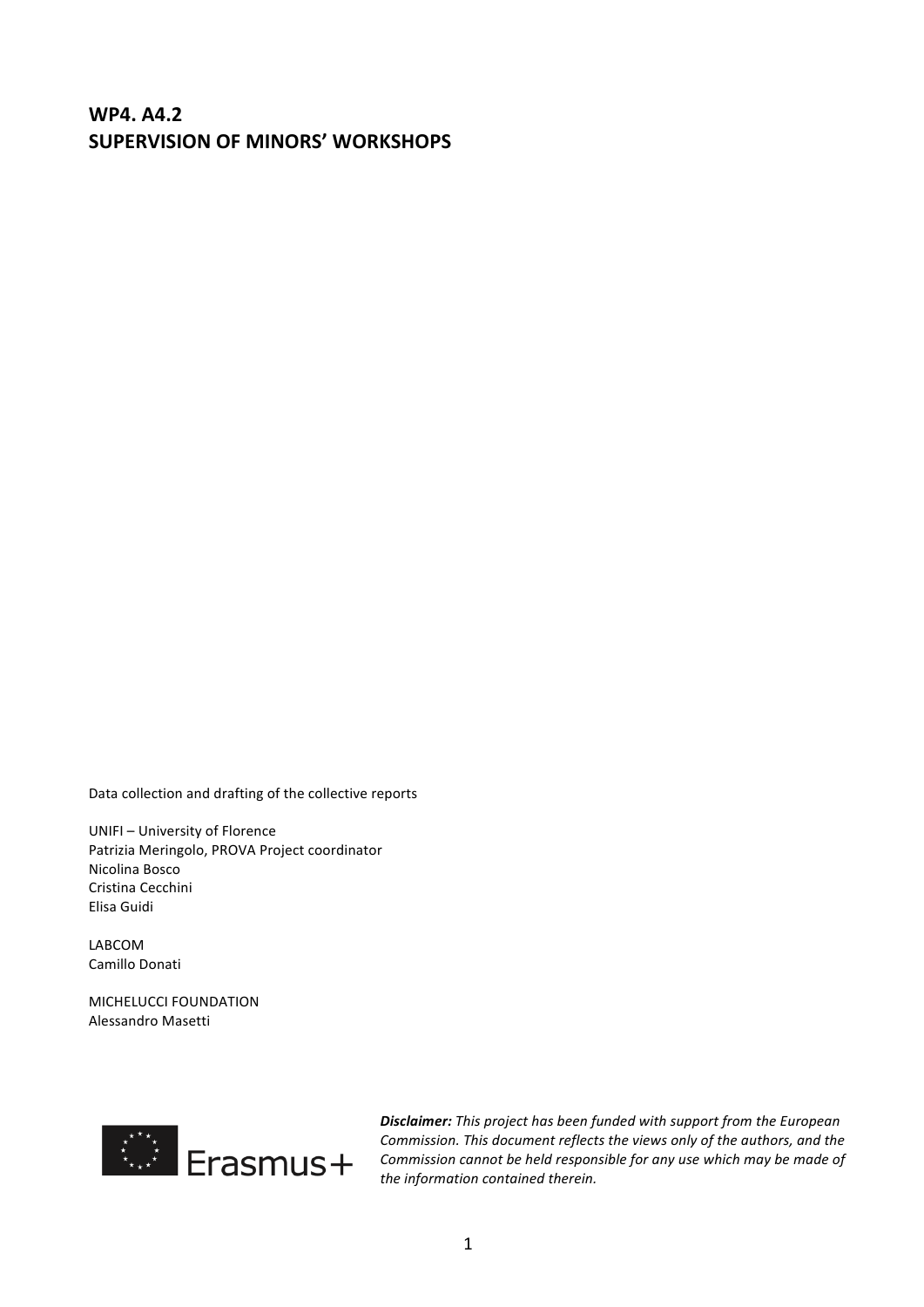## **WP4. A4.2 SUPERVISION OF MINORS' WORKSHOPS**

#### **AIMS**

The second activity of PROVA Project WP4 (A4.2) concerned the tutoring and supervision of workshops carried out with minors/young adults. The supervision was aimed at promoting a critical reflection about the workshops, which were implemented both in Juvenile Prisons and with minors at risk (i.e. in external facilities, or on probation), to prevent violent radicalisation through the re-imagination of spaces.

#### **WHO AND WHEN**

**Duration of the supervision sessions (all the countries):** from July 2017 to June 2018 **No. of meetings (all the countries)**: from 3 to 12 meetings

**No.** of participants attending supervision sessions: 29 (Italy); 35 (Romania); 7 (Spain – Catalunya); **56** (Germany), including: educators, social workers and other professionals coming from the Juvenile Justice Services, from NGOs, stakeholders, university students and volunteers involved in the implementation of the workshop. In Germany, artists were also engaged **Average no./session (all the countries):** from 6 to 10 participants per session.

**HOW**

#### **1. TOPICS**

*- Monitoring, observations and reflections about the activities carried out during the workshop;*

*- Evaluation of the workshops, aspects that have worked and that have not worked, strengths and weaknesses, improvements;*

*- Strategies for prevention.*

#### **2. METHODS USED DURING THE SUPERVISION SESSIONS**

Participatory methods with group discussions have been used during all the supervision sessions, in order to facilitate the critical reflection about the workshops among all involved participants. The facilitation followed the narrative interviewing scaffolding from "landscape of action" to "landscape of identity", from concrete and factual, to relational, positional and ethical aspects (White, 2007).